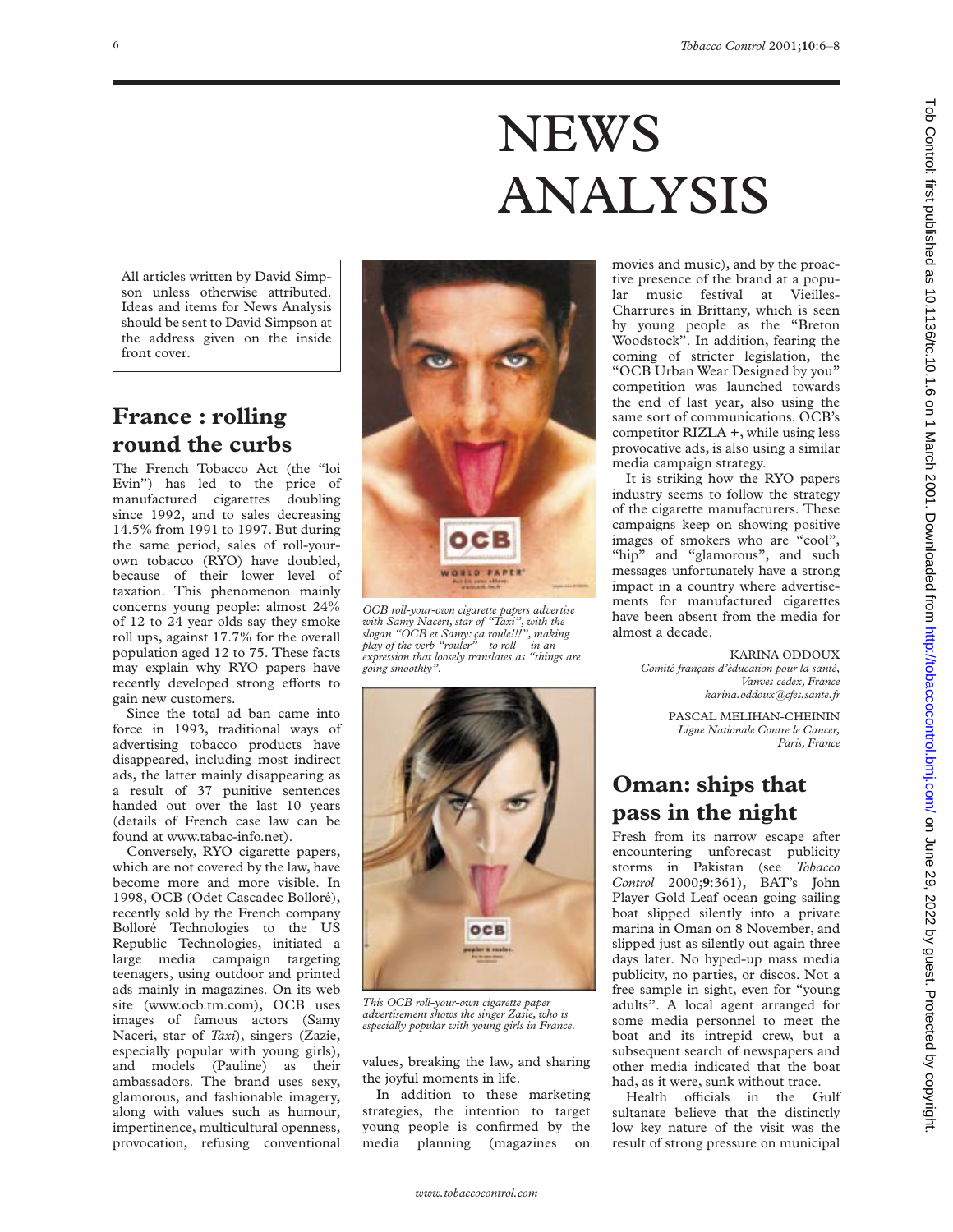authorities and the Ministry of Commerce not to grant the floating cigarette ad any promotional permits, as well as official representations to government owned newspapers. Nevertheless, the incident has renewed their conviction of the need for comprehensive legislation, to ensure that next time, tobacco companies do not even bother trying it on.

#### **Brazil: tough nut cracked**

Brazil is the world's fifth largest country, with a vibrant economy and a vast, impressionable, fashion conscious youth population. What better place to sell cigarettes? "There's an awful lot of starters in Brazil" might be the modern parody of the old song about coffee, this one possibly sung by officials of British American Tobacco's (BAT) local subsidiary Souza Cruz, which dominates the market. For many years it has been laughing all the way to the bank with the spoils from such strikingly promotion friendly brands as Hollywood.

So it comes as all the more of a surprise, and a tonic to weary tobacco control advocates everywhere, that last November, the Senate passed a tobacco advertising ban, covering ads on television and radio, and in newspapers and magazines, and outdoor billboards and merchandising. The new law also prohibits tobacco sponsorship of sports and cultural events, with a two year grace period to end sponsorship contracts. While the bill was due to return to the lower house of parliament for ratification of certain alterations made during its passage through the senate at the time of writing, it was expected to pass into law within a matter of weeks. It can be done, as a pioneering Norwegian might put it.

#### **USA: bad housekeeping**

Decent. As American as motherhood and apple pie. That's how one could view *Good Housekeeping*, the leading women's home and family oriented monthly magazine of good, sensible, responsible articles and advice about the whole range of issues facing modern American families. Even the title sounds like something that you might have found, probably near the family bible, inside the bare but clean front room of every decent settler's home.

At the front of the November 2000 edition, beside a photograph of the editor, was a trailer for what was



*The Philip Morris advertisement in the November 2000 edition of "Good Housekeeping".*

rightly billed as "a groundbreaking story about women and lung cancer that you're unlikely to read elsewhere". It began: "In December 1952, *Good Housekeeping* stopped accepting ads for cigarettes and tobacco products. At the time, research was just beginning to emerge about the link between smoking and lung cancer, and the editors believed that advertisements for a potentially harmful product were inconsistent with the magazine's consumer safety policy. That decision, almost 50 years ago, puts us in a unique position to report..." (the groundbreaking story).

Flip through the pages of *Good Housekeeping* as long as you like, and you will certainly not see a cigarette advertisement. But turn to page 76 in the November edition and there you will find a full page colour ad from Philip Morris. It is a classic example of the insidious new tobacco industry campaign to persuade us that they have changed, and really do not want children to smoke. It is classic in that it focuses on the parent's authority to teach their children how to behave. And it is classic, too, in that while buying credibility and spreading dissent among some of the industry's traditional adversaries, it nicely conveys the forbidden fruit image that complements traditional cigarette promotion. The boring, authoritarian 'smoking is adult" theme must be a handy softener for the "smoking is cool" message so carefully orchestrated through the image management of fashion models, pop stars and Formula One drivers sponsored by cigarette companies.

How can the perfidy of the industry's new strategy be explained

to obviously responsible and well meaning institutions such as *Good Housekeeping*? Perhaps a start would be for a major education plan to tell them how the industry has been planning its rehabilitation for quite some time. While health advocates were still fooling themselves that after what came out in the Minnesota documents, not even tobacco executives would ever again pretend to be anything other than scheming liars and fixers of bogus research, they were busy panning the next chapter.

In 1991, a Tobacco Institute discussion paper on the industry's youth programme set out a "fairly simple" strategy:

- 1. Heavily promote industry opposition to youth smoking.
- 2. Align industry with broader, more sophisticated view of the problem—that is, parental inability to offset peer pressure.
- 3. Work with and through credible child welfare professionals and educators to tackle the "problem".
- 4. Bait anti-tobacco forces to criticise industry efforts.

The *Good Housekeeping* ad neatly exemplifies 1 and 2, and may possibly lead to 3. By writing about it this way, *Tobacco Control* may, as the industry sees it, be falling headlong into 4—unless major public health efforts go into getting the wider world to see what is really going on.

### **Turkey: Philip Morris's "youth programme" gets adult response**

More good news from Turkey, just a few months after health advocates saw off, at least for the time being, the latest round in a covert attempt by the tobacco industry to establish Formula One motor sport in the soccer dominated country for the purposes of future cigarette promotion (see *Tobacco Control* 2000;**9**:268–9). Once again it features Philip Morris, whose initial success at collaboration with a prestigious university in Istanbul was one of the nastiest surprises of last year. Philip Morris approached Bosphorus University last September, with a project called "Power is Yours" targeting sixth and seventh grade (approximately 12 and 13 years old) students in Istanbul schools.

When the university asked—and received—permission from the Ministry of Education to implement the scheme, it somehow forgot to mention the name of the sponsor. However,